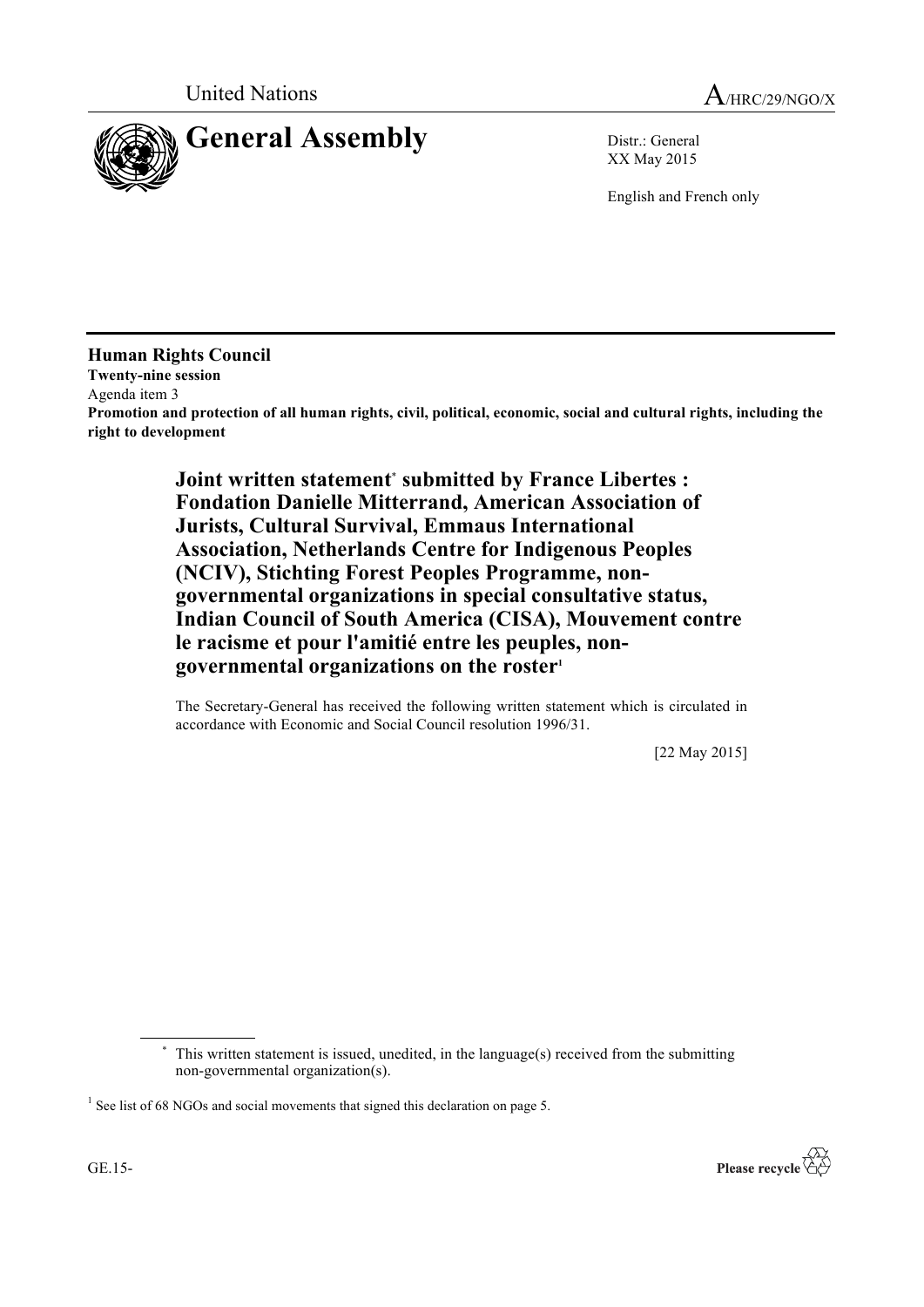# **Hydroelectric dams and violations of indigenous peoples' right to free, prior and informed consent in the Brazilian Amazon**

In its rush to build an unprecedented number of hydroelectric dams on major Amazon rivers, the Brazilian government has repeatedly violated international human rights agreements to which the country is party, such as ILO Convention 169 and the UN Declaration on Rights of Indigenous Peoples (UNDRIP) concerning the right of indigenous and tribal peoples to previous consultation and Free, Prior and Informed Consent (FPIC). As such violations intensified, the devastating human and environmental consequences of these dam projects have become increasingly visible. This statement provides a brief update on violations of indigenous peoples' right to previous consultation and FPIC regarding dam projects in the Brazilian Amazon, highlighting the Belo Monte dam complex on the Xingu River and a series of large dams, planned and under construction, in the Tapajós basin.<sup>2</sup>

In Brazil, systematic violations of indigenous peoples' rights to FPIC in the planning, licensing and construction of Amazonian dams are largely the result of: 1) the lack of a consistent position of the Brazilian government regarding how the rights of indigenous peoples to consultation and FPIC, as determined by ILO Convention 169 (ratified in 2002), UNDRIP, the Inter-American System on Human Rights, and the Brazilian Constitution must be applied to hydroelectric dams and similar projects that directly impact indigenous territories and livelihoods;<sup>3</sup> and 2) the willingness of the Brazilian government to undermine the rule of law and democratic institutions, catering to powerful interests of a longstanding alliance between the Ministry of Mines and Energy (MME), political parties and private construction companies. As demonstrated in recent investigations by the Federal Police and Public Prosecutors, this alliance is closely linked to massive corruption schemes.<sup>4</sup>

The planning and licensing of hydroelectric dams in the Brazilian Amazon has been characterized by: a) the use of basin inventory studies conducted by MME and private companies that focus narrowly on identification of sites with maximum potential for energy generation - regardless of social and environmental consequences of individual projects and dam cascades – as a basis for political decisions on dam construction, with no FPIC process; b) incomplete environmental impact and economic viability studies carried out by dam proponents without independent and objective analysis, and thus, results, c) denial of the existence of downstream and other impacts, largely as a means to justify the absence of FPIC; d) political strong-arming of institutions responsible for environmental protection to approve environmental licenses, and e) lack of independent monitoring of dam impacts and implementation of required mitigation and compensation measures.

A striking example of disregard for indigenous rights in the planning, licensing and construction of dam projects is the repeated use of a legal tool known as "Security Suspension" (*Suspensão de Segurança*) that allows chief justices, upon request from the federal government, to unilaterally suspend legal decisions in favor of indigenous peoples' rights, based on vaguely-alleged threats to national security and the country's "social and economic order". According to current legislation, a "Security Suspension" remains in effect until the last possible phase of appeals, allowing dam construction to become a *fait accompli*, while gross violations of human rights continue. As denounced by civil society

<sup>&</sup>lt;sup>2</sup> See joint statement A/HRC/25/NGO/43 (14 February 2014): http://ap.ohchr.org/documents/alldocs.aspx?doc\_id=22780

<sup>&</sup>lt;sup>3</sup> See: Memorando no. 244/2013/FUNAI-MJ, from ex-President Maria Augusta Assirati of the Federal Indian Agency (FUNAI) to Minister of Justice José Eduardo Cardozo, which never received a response. Within this context of ambiguity, a particular problem has been the Rousseff

administration's refusal to acknowledge situations in which the *consent* of indigenous peoples should be a prerequisite for project approval.

<sup>4</sup> See: http://www.bloomberg.com/news/features/2015-05-08/brazil-s-massive-corruption-scandal-has-bitterness-replacing-hope

http://g1.globo.com/bom-dia-brasil/noticia/2014/12/costa-diz-que-esquema-de-propina-e-superfaturamento-funciona-sempre.html See also: http://www.internationalrivers.org/resources/8595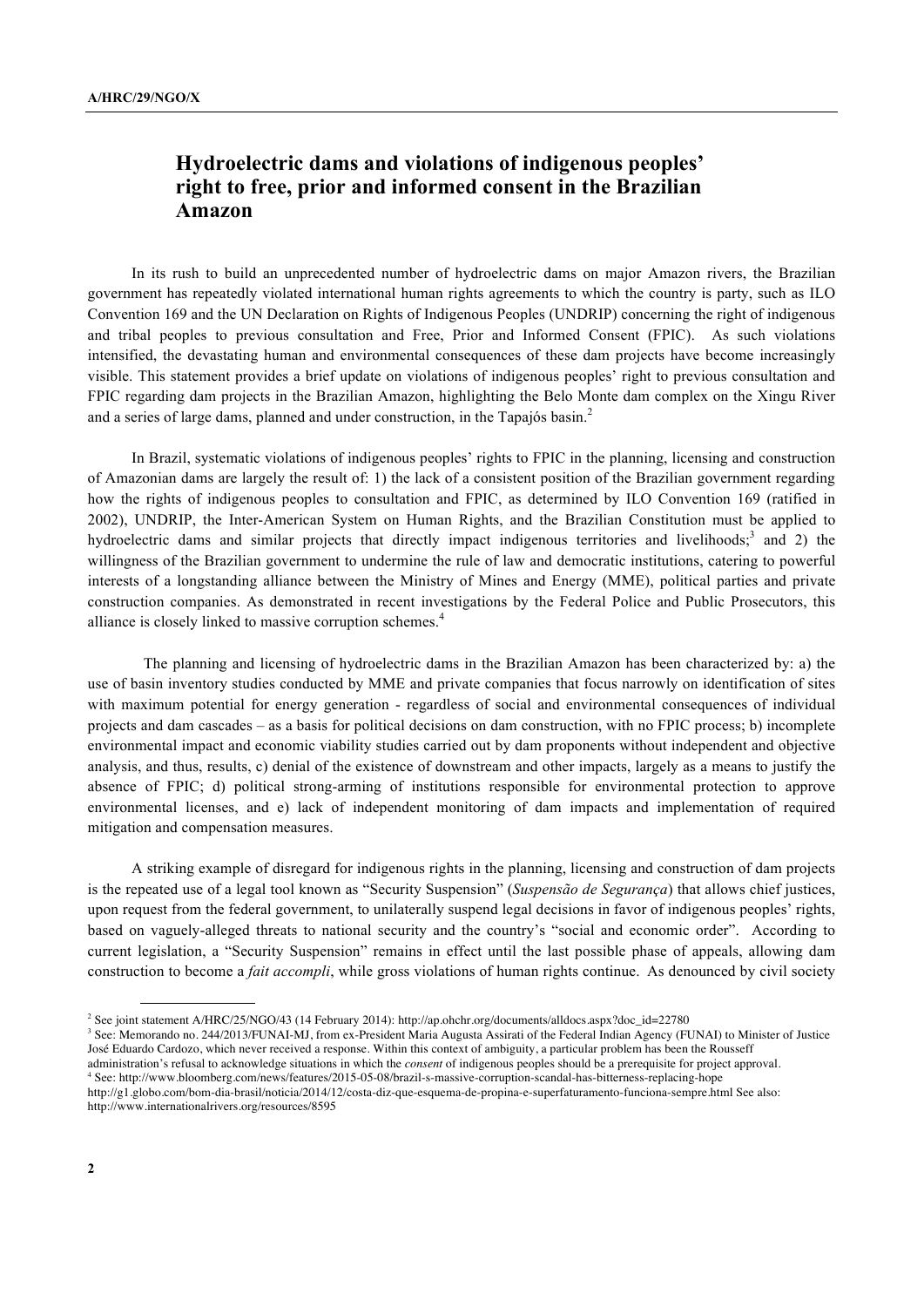organizations and legal experts in Brazil, the *Suspensão de Segurança* constitutes an obstacle to Brazil's compliance with international human rights agreements, such as ILO Convention 169 and UNDRIP.<sup>5</sup>

#### **Belo Monte**

The Belo Monte Hydroelectric Complex, under construction since mid-2011 on the Xingu River, one of the Amazon's major tributaries, is arguably the world's most notorious example of a mega-dam project that involves blatant disregard for both national and international human rights and environment law. Since 2001, Belo Monte has been the object of at least twenty Civil Action Lawsuits filed by the Federal Public Prosecutors' Office (MPF).

In 2006, MPF filed a lawsuit questioning approval by Brazil's National Congress of Legislative Decree no. 788/2005 that authorized construction of Belo Monte despite a lack of prior consultations with affected indigenous peoples, as mandated by article 231 of the Federal Constitution and ILO Convention 169. In August 2012, a federal appeals court (TRF-1) ruled on the merits of the case, suspending Decree 788 and the construction of Belo Monte. In a matter of days, outgoing Chief Justice of the Supreme Court (STF), Carlos Ayres Britto, upon request from the Attorney General's Office (AGU), unilaterally suspended the court decision, via *Suspensão de Segurança*, ignoring arguments concerning the case's merits and postponing a final judgment. Subsequently, STF has neglected to consider appeals from the Federal Public Prosecutor's office to reconsider Britto's decision.<sup>6</sup>

In November 2010, a coalition of Brazilian and international organizations filed a petition with the IACHR on behalf of affected indigenous communities from the Xingu, calling attention to the absence of FPIC among indigenous peoples threatened by Belo Monte, and threats to groups in voluntary isolation. In April 2011, the Commission issued precautionary measures (PM 382-2010), requesting the Brazilian government, among others, to suspend licensing and construction of Belo Monte prior to conducting a process of FPIC among local indigenous peoples, while taking special actions to ensure the physical integrity of tribes in voluntary isolation. The response of the Brazilian government was an aggressive denial of any violations of indigenous rights and a refusal to implement the precautionary measures. While questioning the authority of the IACHR, the Brazilian government withheld its financial contributions to the OAS, and candidates to the Inter-American Commission in retaliation.<sup>7</sup> The IACHR subsequently issued an amended version of the precautionary measures in July 2011 (still in place). $8$ 

### **Tapajós**

The Tapajós basin is currently the main focus of the Brazilian government's ambitious dam-building plans for the Amazon, which is on a collision course with indigenous territories and other protected areas. In the case of the São Luiz do Tapajós dam, the largest of the planned hydro-projects in the basin, the Federal Public Prosecutors Office in the state of Pará (MPF-PA) filed a Civil Action Lawsuit in September 2012, demanding a process of FPIC with threatened indigenous peoples, prior to granting a first phase environmental license for the project. The lawsuit also demanded an evaluation of cumulative impacts of the São Luiz do Tapajós dam, together with other projects slated for construction in dam cascades on the Tapajós and a major tributary, the Jamanxim. Following a favorable decision from a federal judge in November 2012, the Secretary General of the Presidential office announced that it would coordinate consultations with the Munduruku people, directly threatened by São Luiz do Tapajós and other planned dam projects on the Tapajós main stem. Paradoxically, the Secretary General, Minister Gilberto Carvalho, simultaneously declared that the process

<sup>5</sup> See: http://www.icjp.pt/sites/default/files/papers/o\_terror\_juridico\_completo.pdf

<sup>6</sup> At least six other lawsuits on Belo Monte have been similarly undermined via "Security Suspension":

http://www.prpa.mpf.mp.br/news/2014/arquivos/Tabela\_de\_acompanhamento\_atualizada\_Mar\_2014.pdf/at\_download/file

<sup>7</sup> http://economia.estadao.com.br/noticias/geral,brasil-nao-paga-oea-por-causa-de-belo-monte-imp-,787892

<sup>8</sup> http://www.oas.org/en/iachr/decisions/precautionary.asp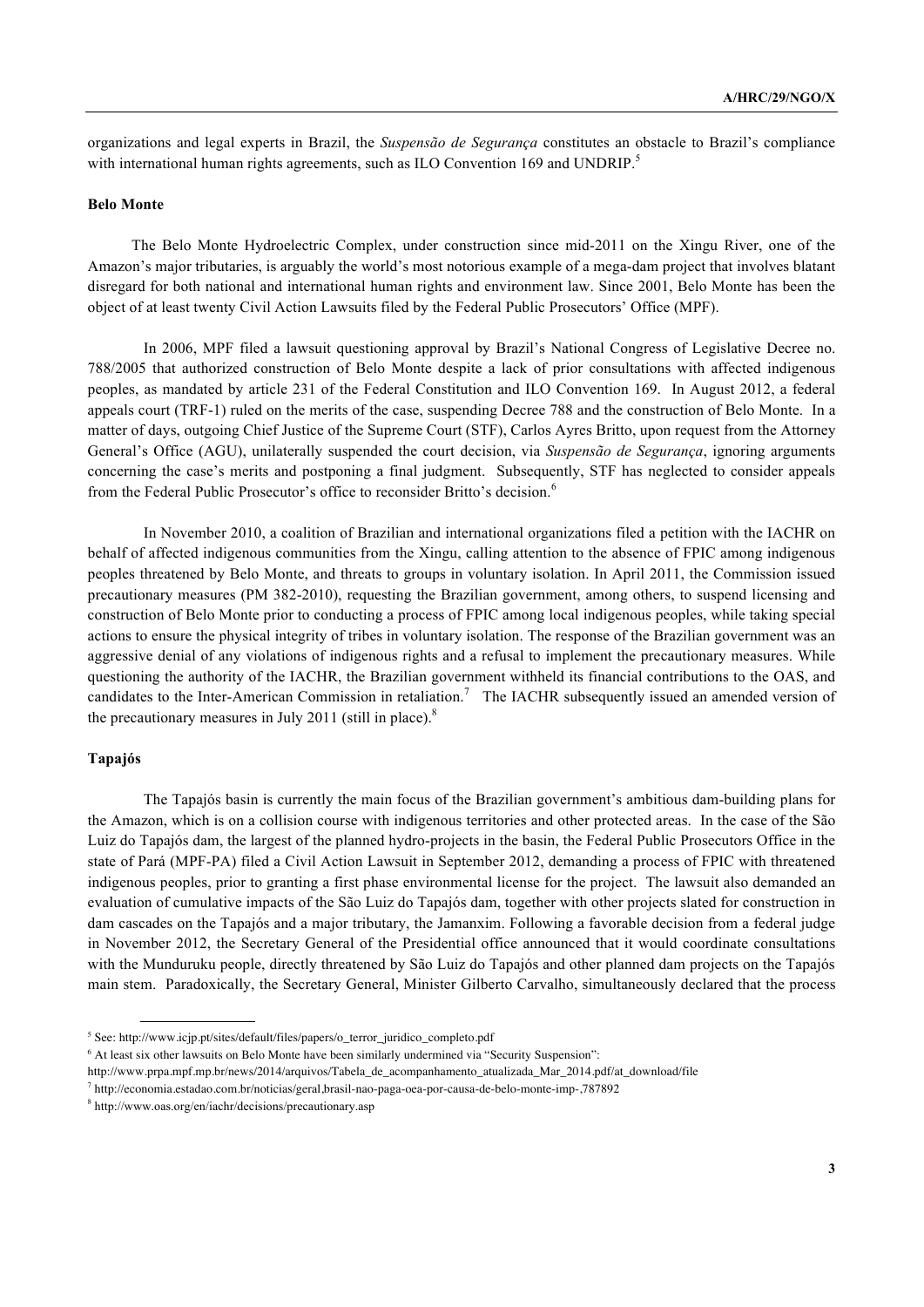of consultation with the Munduruku would not deter the government's plans for constructing São Luiz do Tapajós and other dam projects.<sup>9</sup>

Meanwhile, as foreseen in relevant legislation, the Munduruku people prepared a "protocol" on procedures for ensuring a culturally-appropriate process of FPIC.<sup>10</sup> In January 2015, the protocol was personally delivered to incoming Secretary General of the President's office, Miguel Rossetto, but has yet to receive a formal response from the government.11 In April 2015, incoming Minister of Mines and Energy, Eduardo Braga, declared that the auction for São Luiz do Tapajós will take place in November 2015, while ignoring pending needs for FPIC.<sup>12</sup>

On the Teles Pires River, a major tributary of the Tapajos, the construction of a cascade of four large dams, with no process of FPIC, has already provoked major social and environmental consequences. In April 2015, an alliance of four indigenous tribes denounced the Brazilian government for initiating a process of cultural and physical genocide.<sup>13</sup>

#### **We urge the Brazilian government to:**

• Observe international commitments to human rights and implement a culturally appropriate process of prior consultations and FPIC;

• Respect the independence of the Judiciary and eliminate the use of the "Security Suspension" to undermine legal decisions in favor of indigenous rights to FPIC.

**We call upon the Human Rights Council to request information to the State and closely monitor violations of indigenous rights associated with hydroelectric dams in the Brazilian Amazon, through the applicable mechanisms, including field visits to meet with affected communities and the Federal Public Prosecutors, involving the following relevant special procedures:**

• Special Rapporteur on rights of indigenous peoples

- Special Rapporteur on human right to safe drinking water and sanitation
- Special Rapporteur on independence of judges and lawyers
- Working group on business and human rights

<sup>9</sup> See: http://racismoambiental.net.br/2014/11/12/ele-e-um-canalha-lideranca-munduruku-responde-entrevista-de-gilberto-carvalho/ <sup>10</sup> http://amazonwatch.org/assets/files/2014-12-14-munduruku-consultation-protocol.pdf

<sup>11</sup> http://www.prpa.mpf.mp.br/news/2015/indios-e-ribeirinhos-entregam-ao-governo-federal-protocolo-para-consulta-previa-dausina-sao-luiz-do-tapajos

<sup>12</sup> http://www.xinguvivo.org.br/2015/04/17/munduruku-desmentem-eduardo-braga-sobre-dialogo-com-indigenas-e-exigemconsulta-e-demarcacao/

<sup>13</sup> http://www.internationalrivers.org/files/attached-files/manifesto\_da\_alianca\_dos\_povos\_indigenas-protocolos-assinaturas.pdf http://www.internationalrivers.org/files/attached-files/manifesto\_indigenous\_alliance\_teles\_pires\_24abril2015.pdf